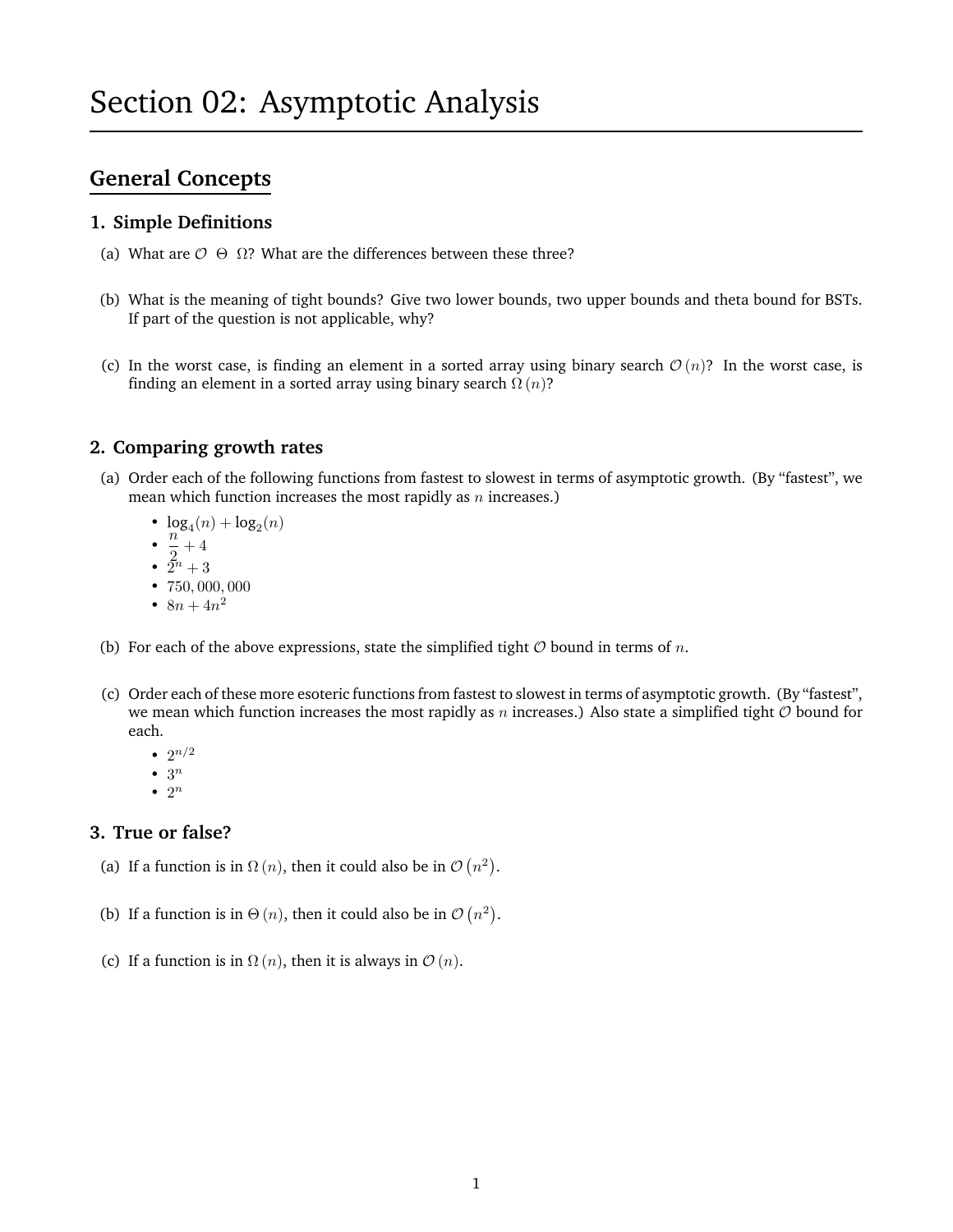## **Algorithm Analysis without Recurrence**

### **4. Modeling code**

For each of the following code blocks, give a summation that represents the worst-case runtime in terms of  $n$ , then evaluate the summation to give a tight big-O bound of it.

```
(a)
       int x = 0;
       for (int i = 0; i < n; i++) {
            for (int j = 0; j < i; j^{++}) {
                x++;
            }
       }
(b)
       int x = 0;
       for (int i = n; i > = 1; i / = 2) {
            x \leftarrow i;
       }
(c) int x = 0;
       for (int i = 0; i < n; i^{++}) {
            for (int j = 0; j < n * n / 3; j^{++}) {
                x \leftarrow \exists j;}
       }
(d) int x = 0;
       for (int i = n; i \ge 0; i == 1) {
            if (i % 3 == 0) {
                break;
            } else {
                x \leftarrow +\in \mathsf{n};
            }
       }
(e) int x = 0;
       for (int i = 0; i < n; i^{++}) {
            if (i % 5 == 0) {
                for (int j = 0; j < n; j^{++}) {
                     if (i == j) {
                         x += i * j;
                     }
                }
           }
       }
```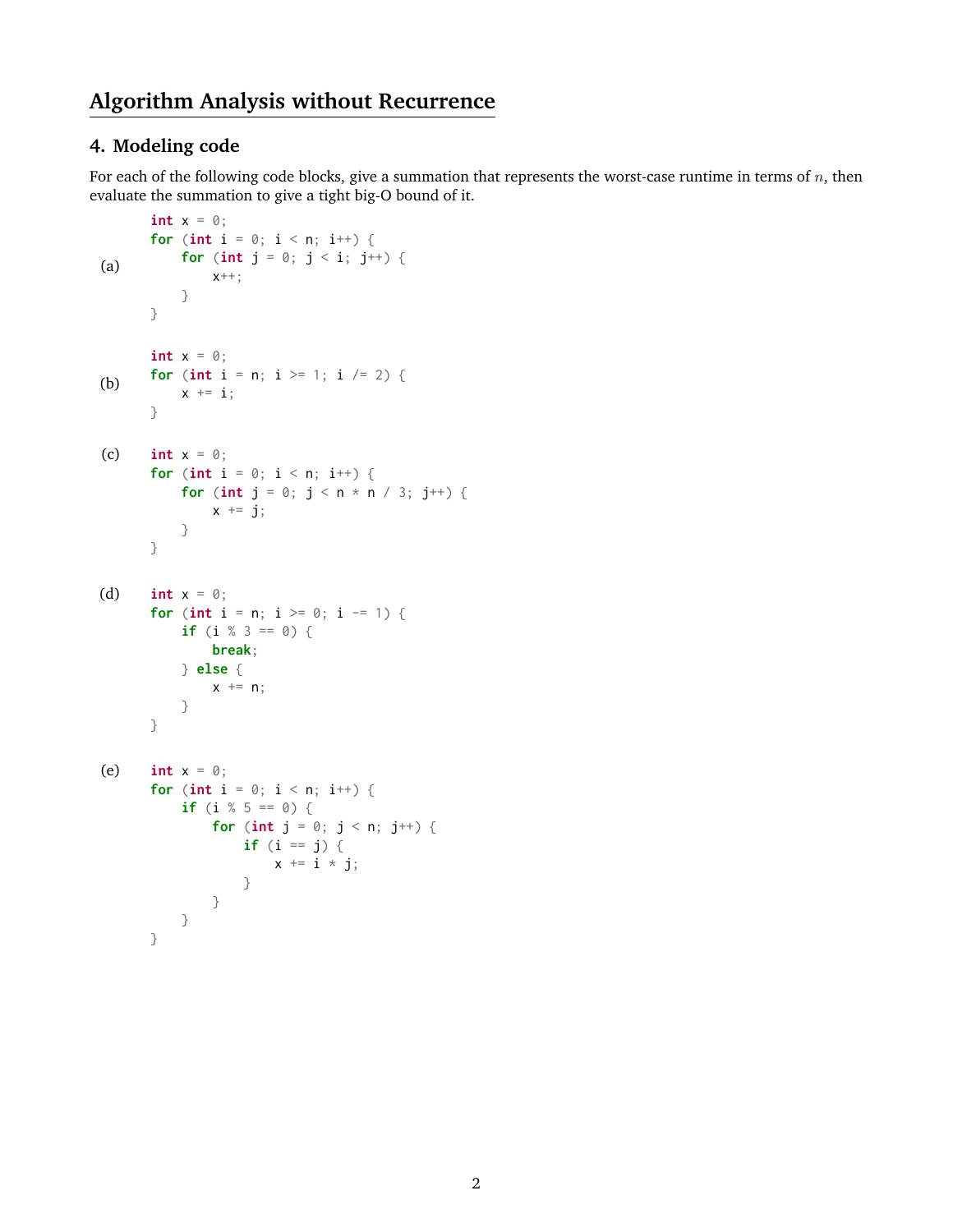```
(f) int x = 0;
      for (int i = 0; i < n; i++) {
          if (n < 100000) {
             for (int j = 0; j < n; j^{++}) {
                x \neq 1;
             }
          } else {
            x \neq 1;
         }
      }
(g) int x = 0;
      if (n % 2 == 0) {
         for (int i = 0; i < n * n * n * n; i++) {
          x^{++};
         }
      } else {
         for (int i = 0; i < n * n * n; i++) {
          x++;}
      }
```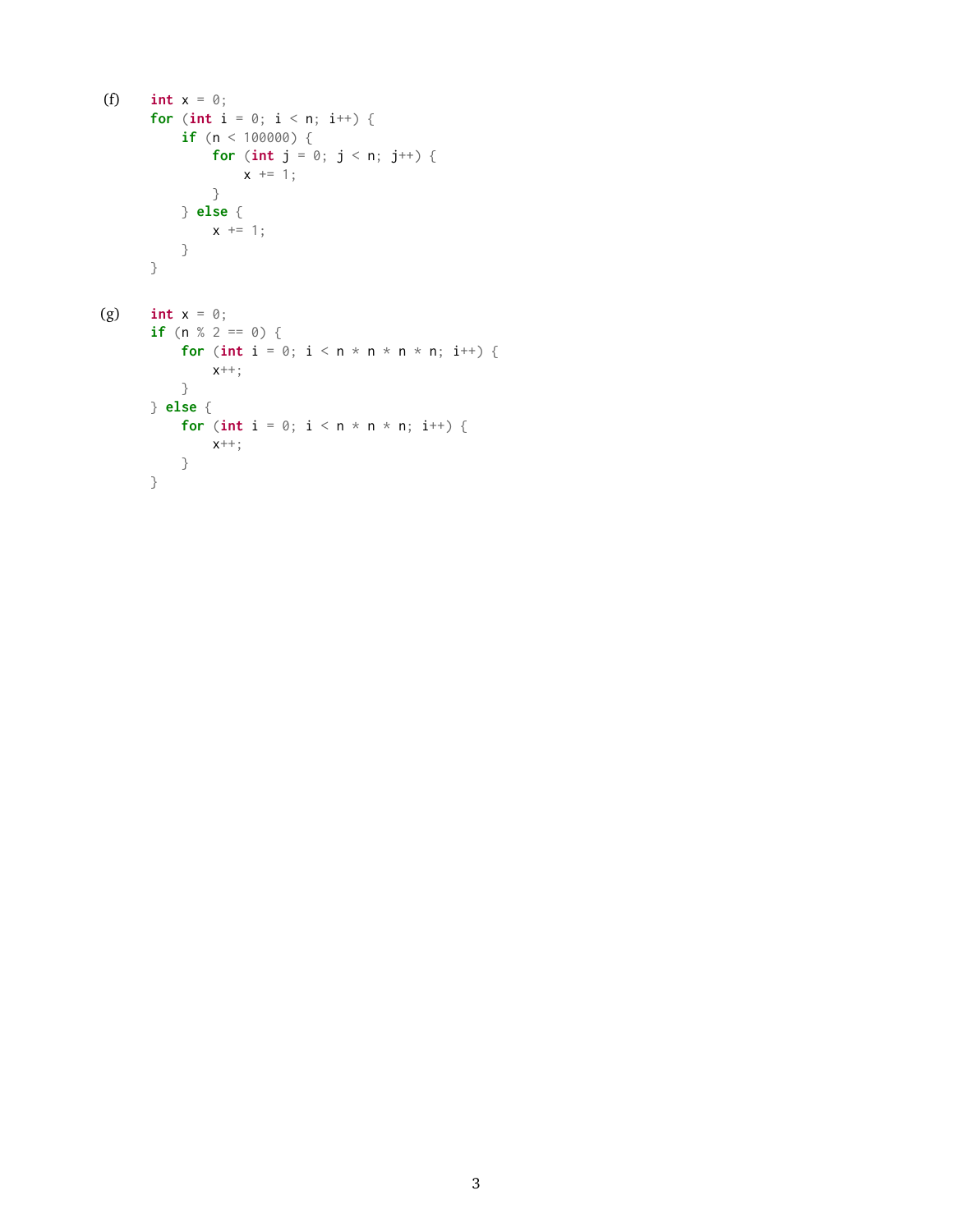## **Algorithm Analysis with Recurrence**

#### **5. Practicing Recurrence Equations**

With recursive or divide-and-conquer algorithms, it is often helpful to express the runtime recursively with a recurrence equation.

Identify recurrence equations for the following programs, then unroll your recurrence equations using the expansion or tree method to find a big-O bound.

(a) Consider the function f

```
f(n) {
    if (n <= 0) {
        return 1;
    }
    return 2 * f(n - 1) + 1;
```
(b) Consider the function g

```
g(n) {
    if (n \leq 1) {
        return 1000
    }
    if (g(n/3) > 5) {
        for (int i = 0; i < n; i^{++}) {
            println("Yay!")
        }
        return 5 * g(n/3)}
    else {
        for (int i = 0; i < n * n; i^{++}) {
            println("Yay!")
        }
        return 4 * g(n/3)}
}
```
#### **6. Unrolling Recurrences**

Unroll the following recurrence equations. For these problems, you should show work and find a closed form, not a big-O bound.

(a) Unroll the following recurrence

$$
T(n) = \begin{cases} 1 & \text{if } n \le 1 \\ T(n-1) + 1 & \text{otherwise} \end{cases}
$$

(b) Unroll the following recurrence

$$
T(n) = \begin{cases} c_0 & \text{if } n \le 1\\ 2T\left(\frac{n}{2}\right) + c_1 & \text{otherwise} \end{cases}
$$

(c) Unroll the following recurrence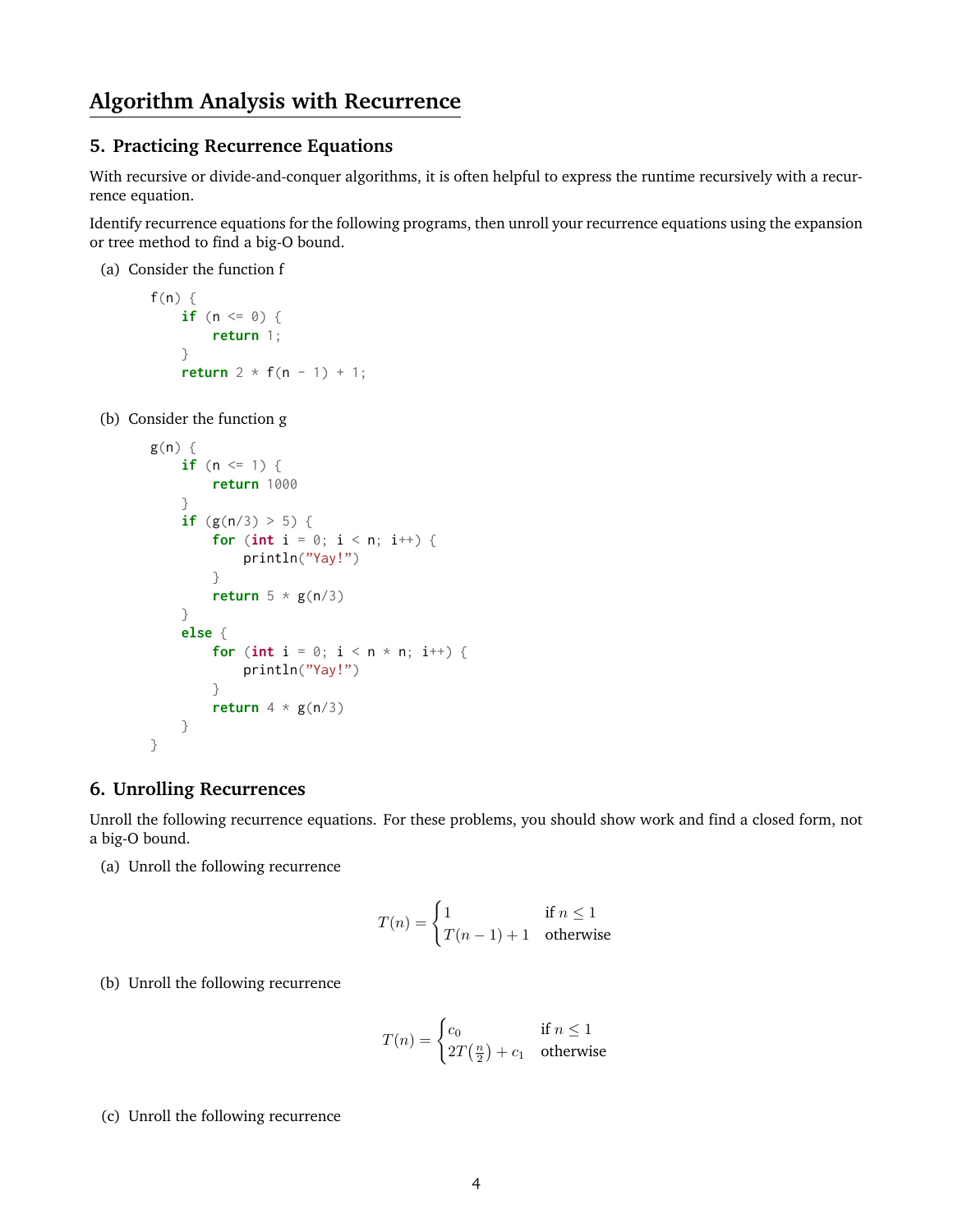$$
T(n) = \begin{cases} 1 & \text{if } n \le 1\\ 2T(n/3) + 1 & \text{otherwise} \end{cases}
$$

### **7. Applying definitions**

For each of the following, choose a c and  $n_0$  which show  $f(n) \in \mathcal{O}(g(n))$ . Explain why your values of c and  $n_0$ work.

- (a)  $f(n) = 3n + 4, g(n) = 5n^2$
- (b)  $f(n) = 33n^3 + \sqrt{n} 6, g(n) = 17n^4$
- (c)  $f(n) = 17 \log(n), g(n) = 32n + 2n \log(n)$